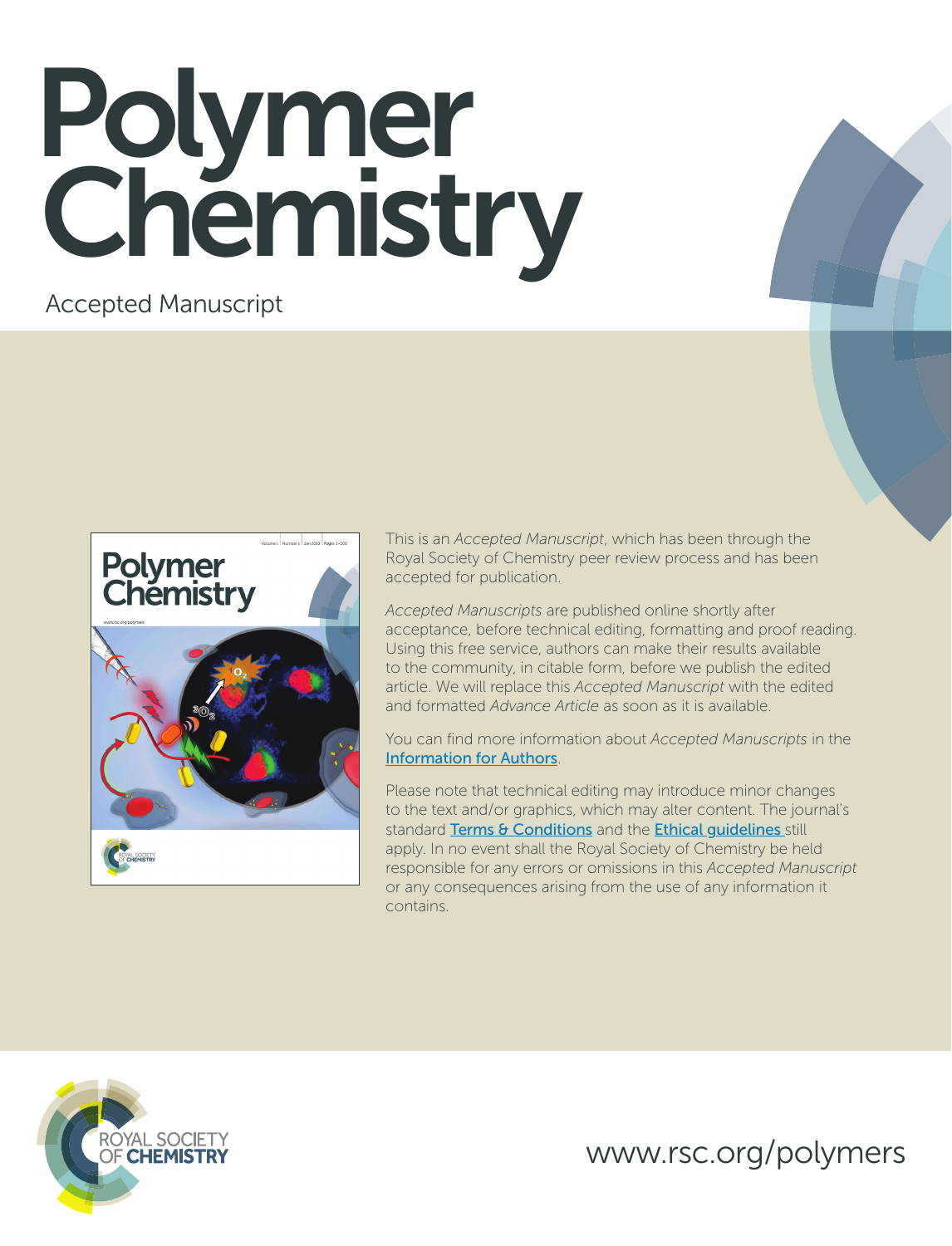## Journal Name RSCPublishing

#### **COMMUNICATION**

**Cite this: DOI: 10.1039/x0xx00000x** 

### **Thermoresponsive Dual Emission Nanosensor Based on Quantum Dots and Dye Labeled Poly(Nisopropylacrylamide)**

Received 00th January 2012, Accepted 00th January 2012

Jinjun Zhou, *<sup>a</sup>* Kaushik Mishra, *<sup>a</sup>* Vrushali Bhagat,*<sup>a</sup>* Abraham Joy *<sup>a</sup>* and Matthew L. Becker*\*,a,b*

DOI: 10.1039/x0xx00000x

**www.rsc.org/**

**Dual end-functionalized telechelic poly(Nisopropylacrylamide) (PNIPAM) was synthesized using reversible addition-fragmentation chain-transfer (RAFT) polymerization. One end was coupled to a fluorescent dye and the other end was covalently coupled to CdSe/ZnS quantum dots (QDs) through carbodiimide chemistry**. **The hybrid nanoparticle shows ratiometric changes in fluorescence emission upon temperature cycling between 25°C and 45°C.**

Inorganic nanomaterials have been used to create stimuli responsive organic-inorganic sensors and probes for biological, environmental and safety applications.<sup>1</sup> A number of sensors based on gold nanoparticles<sup>2</sup>, silver nanoparticles<sup>3</sup>, carbon nanotubes<sup>4</sup> and quantum dots<sup>5</sup> (QDs) have shown sensitivity to  $pH<sup>5</sup>$ , temperature<sup>2b</sup>,  $\lim_{x \to 0}$   $\int e^{2a^2/2c^2/3}$ , 6 or other molecules<sup>2d, 4</sup>. Among nanomaterials, QDs are an attractive choice due to their unique electrochemical and photophysical properties<sup>1a</sup> such as tunable and intense absorption spectra, narrow-symmetric emission with high quantum yield, sizetunable, large "effective" Stokes shifts, high photostability and easy surface functionalization.<sup>1a, 7</sup>

Sensors based on fluorescence resonance energy transfer (FRET) mechanism utilizing QDs as donors afford several inherent photophysical advantages. When compared to organic dyes, the advantages include the ability to optimize the spectral overlap by tuning the QD size, attaching multiple acceptors onto the QD surface and reducing the direct excitation of the acceptor.<sup>8</sup> Dual-emitting QDs FRET sensors show enhanced detectivity and sensitivity.<sup>9</sup> The combination of QDs and polymers has been used to prepare hybrid materials responsive to temperature or pH.<sup>5a, 10</sup> Although dualemitting QDs/polymer hybrid sensors have been reported, surface initiated polymerization is afflicted with poor molecular mass control and ODs designed as acceptors limit their application.<sup>5</sup> Here, a new method is proposed to prepare a QDs/polymer-based FRET sensor that precisely controls the molecular mass of the polymer and use QDs as the donor. PNIPAM with its lower critical solution temperature (LCST) of  $\sim$ 32 °C is probably the most-studied temperature responsive polymer,<sup>10c</sup> and thus it is used in this work as a model polymer to prepare a temperature responsive sensor. Scheme 1 shows the structure and temperature response mechanism of the sensor. PNIPAM was synthesized by RAFT mediated



 **Scheme 1**. Schematic of the FRET QDs/PNIPAM temperature sensor.

polymerization with precisely controlled molecular mass and dualend functionality.<sup>11</sup> One end is a reactive group that is able to form a covalent bond to the QDs surface, while the other end is functionalized with a dye (Texas Red, TR). The molecular mass of PNIPAM was carefully selected for optimal dimensional spacing between the donor and acceptor to yield efficient FRET from QDs to the dye. When the temperature is lower than LCST, the polymer is hydrophilic and the chains are in a relatively extended conformation. When the conjugate is above the LCST, the polymer becomes hydrophobic and the chains collapse, resulting in a closer distance between QDs and dye. Since FRET efficiency is closely related to the distance between donor and acceptor, $12$  changes in the QD and dye emission bands will be observed as a result of temperature change. Thus, a temperature response of the nanohybrid can be achieved by the ratio of the two emission bands.

 Scheme 2 shows the synthesis route for the dual-end functionalized PNIPAM. The polymer was synthesized by RAFT polymerization in dioxane using 2-((tertbutoxycarbonyl)amino)ethyl 2-(((dodecylthio)carbonothioyl)thio)-2 methylpropanoate as the chain transfer agent. As a living polymerization technique, RAFT polymerization can be used to prepare polymers with controlled molecular mass by carefully choosing the ratio between the monomer, initiator and chain transfer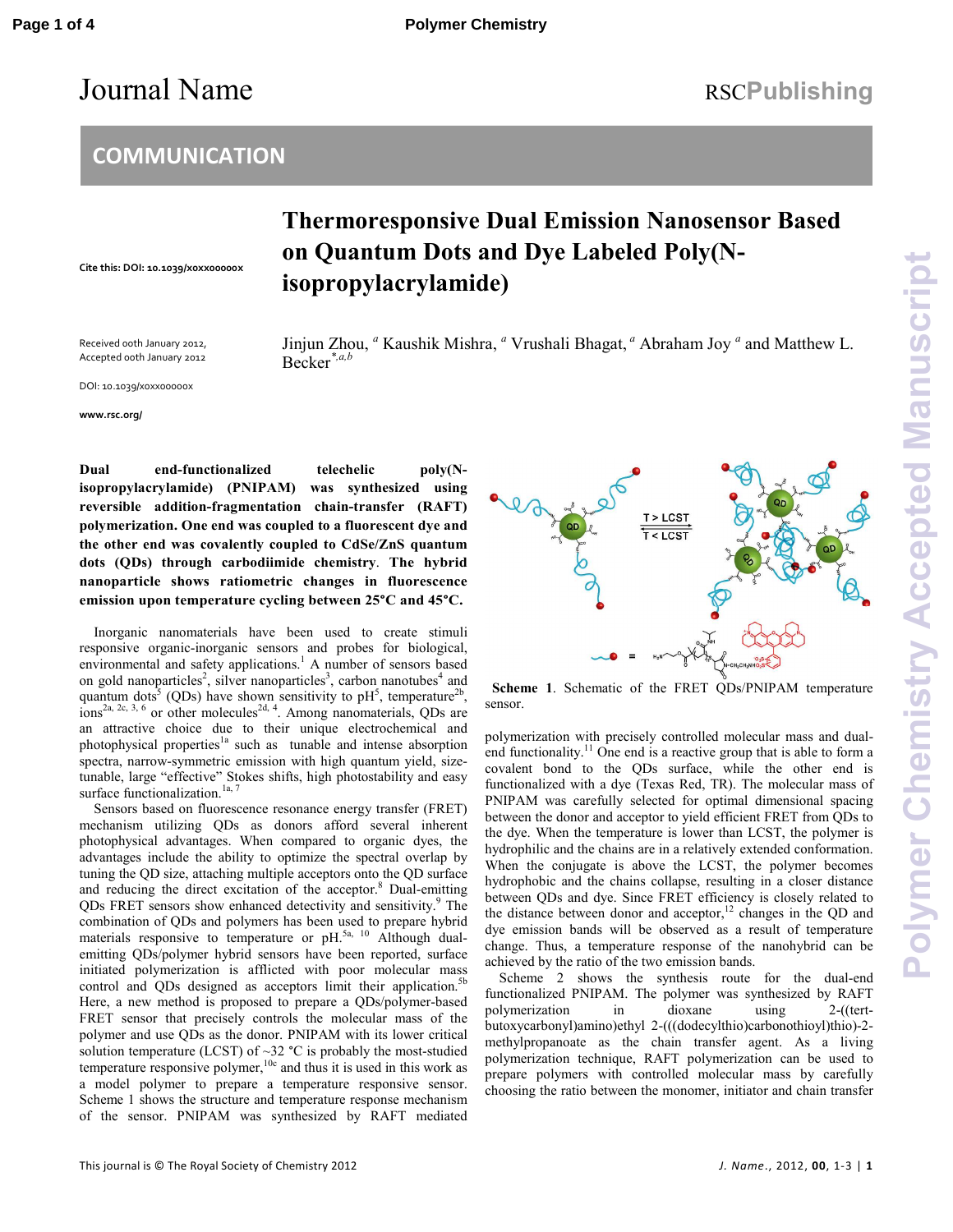agent. Post-polymerization the two ends of polymer chain can be modified with different functional groups.



**Scheme 2**. Synthesis of dual end-functionalized PNIPAM via RAFT using a Boc-protected amine chain transfer agent.



**Fig. 1** TEM images of (a) TOPO/HDA coated QDs, (b) DHLA coated QDs, and (c) QDs-PNIPAM-TR. The scale bar is 25 nm.

A modified RAFT agent bearing a Boc protected amine group was used to synthesize PNIPAM (**1**) which was subsequently deprotected with HCl/dioxane to yield polymer (**2**). Aminolysis of trithiocarbonate with n-octylamine generated free thiol groups on the other end of the polymer (**3**). Texas Red (TR) was attached to the polymer chain via thio-ene reaction between the thiol group and Texas Red  $C_2$  maleimide to obtain dual-end functionalized PNIPAM (**4**). The successful synthesis of **4** was confirmed by UV-visible spectroscopy and mass spectroscopy (Fig. S6, Fig. S7, ESI). Detailed synthesis and characterization are listed in the supporting information.

 QDs used in this study are core-shell CdSe/ZnS QDs and are synthesized using reported synthesis routes based on growth and annealing of organometallic compounds at high temperature.<sup>13</sup> ODs with tunable size and absorption/photoluminescence spectra can be synthesized by using different experimental conditions. Ligand exchange with dihydrolipoic acid (DHLA) rendered the QDs water soluble via carboxylic functional groups. The QDs-PNIPAM-TR hybrid was prepared by covalently tethering PNIPAM-TR to the QDs surface through carbodiimide mediated amide coupling.

Fig. 1 shows TEM images of as synthesized organic coated QDs, DHLA coated water soluble QDs and QDs-PNIPAM-TR nanohybrid. Fig. 1a and 1b indicate that the QDs have narrow size distribution and are dispersed well both before and after ligand exchange. The size of TOPO/HDA (trioctylphosphine oxide/hexadecylaimne) covered core-shell QDs was determined to be 3.4±0.3 nm from TEM images. DHLA coated QDs have an average diameter of 3.5±0.4 nm. After the polymer was functionalized onto QDs surface, the hybrid can be dispersed well in aqueous solution without aggregate formation (Fig. 1c). The size of the hybrid increased to  $4.2\pm0.5$  nm due to the polymer coating on QDs surface.

FRET efficiency is dictated by the overlap between donor emission and acceptor absorption spectra, $14$  thus the size of QDs were carefully tuned such that the donor emission overlaps with the absorption band of TR. The distance between donor unit and acceptor unit also influence the FRET process.





The normalized absorption and photoluminescence spectra are shown in Fig. 2a. Fig. 2b shows the overlap function  $J(\lambda)$  between QDs and TR. It is used to calculate the Förster distance  $(R_0)$  with the following equation: $12, 15$ 

$$
R_0 = \left(\frac{9000(ln10) \kappa_p^2 Q_D}{N_A 128 \pi^5 n_D^4} I\right)^{1/6}
$$

where  $\kappa_p^2 = 2/3$  for randomly oriented dipoles,  $Q_p$  is the quantum yield of QDs,  $N_A$  is Avogadro's number,  $n_D$  is refractive index of medium. *I* is overlap integral, defined as  $I = \int_0^\infty PL_{D-corr}(\lambda) \times$  $\boldsymbol{0}$  $\lambda^4 \times \epsilon_A(\lambda) d\lambda$ , where  $PL_{D-corr}$  is a function of normalized donor emission spectrum,  $\epsilon_A$  is extinction coefficient of acceptor. The FRET distance  $(R_0)$  of QDs and TR was calculated to be 40Å. To have efficient FRET, the distance between donor and acceptor should be close to the  $40\text{\AA}$  Förster distance. In this study, the molecular mass of PNIPAM was controlled by RAFT polymerization to be 5 kD. The end to end distance of the polymer chain is calculated to be 20Å, making the center to center distance between QDs donor and TR acceptor to be 37.5Å (see ESI for detailed calculation). This distance ensures an effective FRET to occur between QDs and TR.



 $0.30$ 100000  $(a)$  $(b)$ NIPAM-TR  $0.25$ AM-TR 80000  $\frac{1}{9}$  0.20 60000  $90.15$ atar 40000  $0.10$  $\vec{a}$ 2000 0.05  $0.00$ 400 500<br>Jenath (nm) 600  $650$  $700$ Way ngth (nm)

**Fig. 3** Absorbance (a) and photoluminescence (b) spectra of QDs, PNIPAM-TR and QDs-PNIPAM-TR nanohybrid.

Fig. 3a shows the absorption spectra of QDs, PNIPAM-TR and QDs-PNIPAM-TR, while Fig. 3b shows their photoluminescence spectra. Excitation wavelength was chosen to be 400 nm for all the photoluminescence tests. The absorption spectrum of QDs-PNIPAM-TR hybrid is a superposition of that of QDs and PNIPAM-TR, which indicates the TR functionalized PNIPAM has been successfully introduced onto the QDs surface through amide covalent bond formation. The emission peak of QDs with a  $\lambda_{\text{max}}$  at 564 nm overlaps with the absorption spectrum of TR. The overlap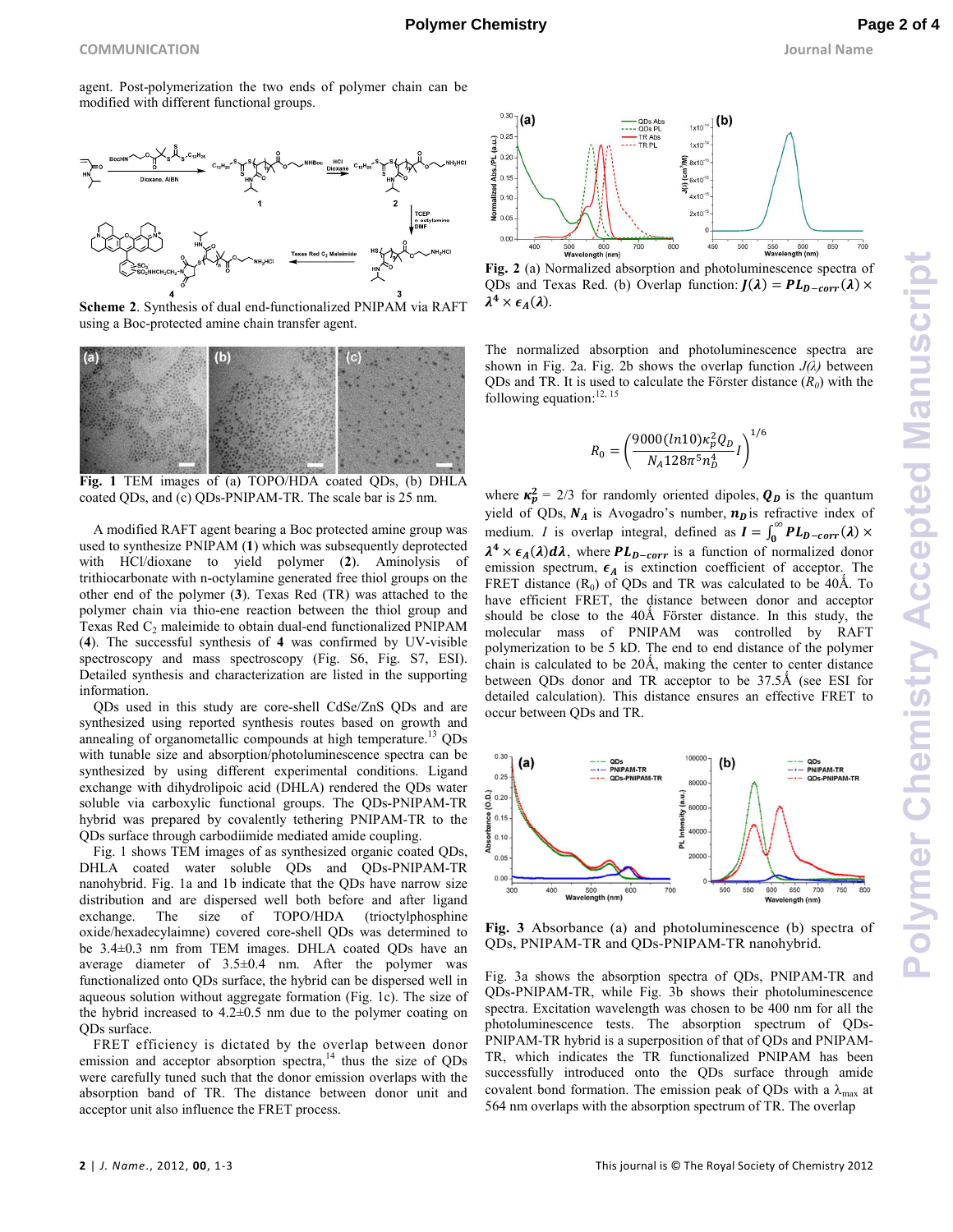

**Fig. 4** (a) Photoluminescence spectra of QDs-PNIPAM-TR hybrid solution tested at 25 °C and 45 °C. (b) Reversible Photoluminescence intensity change (I564/I614) as a function of temperature shows a highly reproducible and stable response.

ensures FRET will happen between the QDs and TR where the QDs are a donor and TR is an acceptor. Fig. 3b shows that the emission intensity of TR from PNIPAM-TR is relatively low when excited at 400 nm, where TR has very limited absorption (Fig. 2a). For the hybrid material, the spectrum shows two strong emission bands; the peak at 564 nm is from QDs, while the one at 614 nm is assigned to TR. The intensity of QDs emission peak decreases, while at the same time the intensity of TR emission increases dramatically. Since the concentrations of TR in PNIPAM-TR and QDs-PNIPAM-TR are the same (Fig. 3a, same absorbance at 614 nm for PNIPAM-TR and QDs-PNIPAM-TR), the increase of TR emission peak intensity is a result of FRET between QDs and TR. These results show that the QD-PNIPAM-TR hybrid has been successfully prepared and FRET process occurs between QDs and TR due to careful selection of QDs, dye material, and PNIPAM polymer with precisely controlled molecular mass.

To test temperature response, the emission spectra of the hybrid material at 25 °C and 45 °C were recorded using an excitation wavelength of 400 nm. Since the LCST of PNIPAM is around 32  $\degree$ C, 45  $\degree$ C was chosen to investigate the hybrid's temperature response above LCST. Fig. 4a shows Photoluminescence (PL) spectra of the hybrid solution at 25 °C and 45 °C. When the temperature is raised from  $25^{\circ}$ C to 45 °C, the emission from QDs at 564 nm decreases, while the emission for TR also decrease. When temperature is higher than LCST, PNIPAM chains become hydrophobic and collapse, resulting in a smaller distance between QDs and TR. According to the FRET theory, a smaller distance between donor and acceptor units will induce a higher FRET efficiency. For the QDs-PNIPAM-TR nanohybrid material, when temperature is above LCST, the shorter distance between QDs and TR will result in higher FRET efficiency, and hence the PL intensity of TR should increase. However, this was not observed for the nanohybrid prepared here. The PL intensity of TR for a mixture of QDs and PNIPAM-TR shows limited change upon temperature increase from 25  $\degree$ C to 45  $\degree$ C (Fig. S8).

The reason for decreased PL of TR in the nanohybrid has to be related to quenching effect of PNIPAM on QDs emission, which has been observed in other studies.<sup>1b, 10a</sup> Nonetheless, the ratio of QDs and TR peak intensity (I564/I614) was used to monitor the temperature response of this hybrid. Fig. 4b shows how the ratio changes while temperature cycles between 25 °C to 45 °C. The results indicate a nearly reversible change of peak intensity ratios even after 5 cycles of temperature change. Thus QDs-PNIPAM-TR hybrid responds to change in temperature and might be used as a temperature sensor.

To better understand the nanohybrid material upon temperature changes, dynamic light scattering (DLS) was used

to determine the hydrodynamic diameters  $(D_h)$ . Fig. 5 shows size distribution histograms of DHLA coated QDs and QDs-PNIPAM-TR nanohybrid (measured at 25 °C and 45 °C). The DLS results showed that  $D_h$  of DHLA coated QDs was  $7.3 \pm 1.9$ nm and *D<sup>h</sup>* of QDs-PNIPAM-TR under 25 °C was 17.1±5.1 nm. After decoration with the polymer, the hydrodynamic diameter of the nanohybrid increased compared to that of QDs alone. The size was consistent with TEM results. The size of nanohybrid determined by DLS are somewhat larger than that measured by TEM, which is because nanohybrid in aqueous solution are hydrated and polymer chains are extended when temperature is below LCST. When temperature was increased to 45 °C, which was above LCST, *D<sup>h</sup>* of QDs-PNIPAM-TR nanohybrid increased to  $247\pm109$  nm, indicating the formation of aggregates. The aggregates can serve as scattering center, which could cause the PL intensity decrease of QDs inside the hybrid and this explains the quenching effect of PNIPAM on QDs emission. The aggregation also affects the distance between the QDs and dye, and hence the FRET between them. Although the effect of aggregates on PL was complicated, temperature sensing was still achieved by comparing the two PL peak intensities and a nearly reversible change was observed.



**Fig. 5** Size distribution histogram of DHLA coated QDs and QDs-PNIPAM-TR (at 25 °C and 45 °C) measured by DLS.

 In summary, a new strategy is demonstrated to prepare sensors based on QD nanoparticles-decorated with stimuliresponsive polymers. Using RAFT polymerization, dual-end functionalized polymers were synthesized with precisely controlled molecular mass and conjugated to a fluorescent dye as the reporter and to QD nanoparticles as FRET donors. The current methodology is versatile and can be extended to other stimuli responsive polymers to tune both the temperature range and potentially the external stimulus for other QD based sensors.

#### **Notes and references**

- *a* Department of Polymer Science, The University of Akron, Akron, Ohio 44325, United States.
- *b* Department of Biomedical Engineering, The University of Akron, Akron, Ohio 44325, United States.

Electronic Supplementary Information (ESI) available: experimental details, synthesis of QDs and dual-end functionalized PNIPAM, and characterization data. See DOI: 10.1039/c000000x/

1 (a)D. E. Prasuhn, A. Feltz, J. B. Blanco-Canosa, K. Susumu, M. H. Stewart, B. C. Mei, A. V. Yakovlev, C. Loukou, J.-M. Mallet, M.